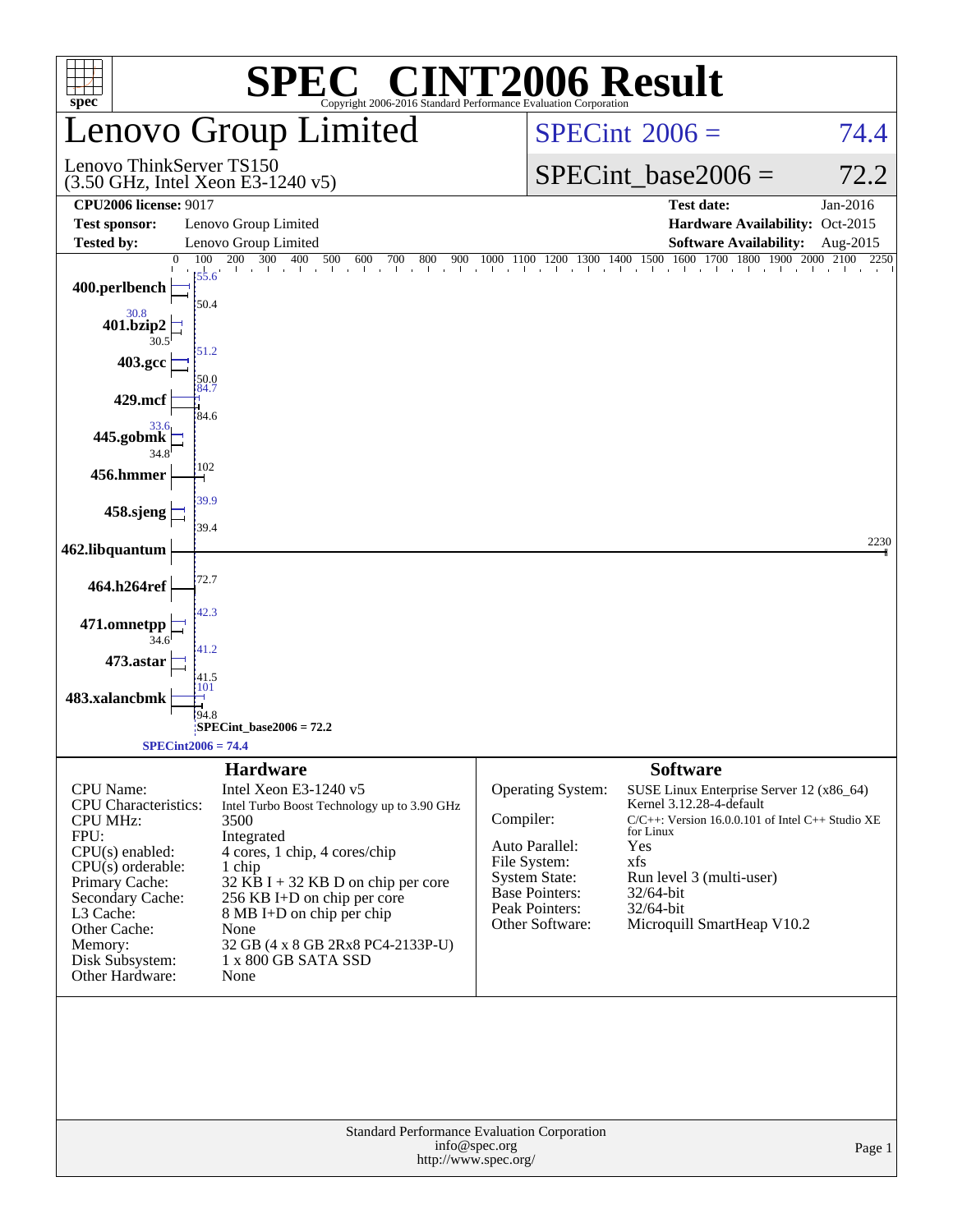

## enovo Group Limited

### $SPECint2006 = 74.4$  $SPECint2006 = 74.4$

(3.50 GHz, Intel Xeon E3-1240 v5) Lenovo ThinkServer TS150

SPECint base2006 =  $72.2$ 

**[Test sponsor:](http://www.spec.org/auto/cpu2006/Docs/result-fields.html#Testsponsor)** Lenovo Group Limited **[Hardware Availability:](http://www.spec.org/auto/cpu2006/Docs/result-fields.html#HardwareAvailability)** Oct-2015

**[CPU2006 license:](http://www.spec.org/auto/cpu2006/Docs/result-fields.html#CPU2006license)** 9017 **[Test date:](http://www.spec.org/auto/cpu2006/Docs/result-fields.html#Testdate)** Jan-2016 **[Tested by:](http://www.spec.org/auto/cpu2006/Docs/result-fields.html#Testedby)** Lenovo Group Limited **[Software Availability:](http://www.spec.org/auto/cpu2006/Docs/result-fields.html#SoftwareAvailability)** Aug-2015

#### **[Results Table](http://www.spec.org/auto/cpu2006/Docs/result-fields.html#ResultsTable)**

|                                                                                                          | <b>Base</b>    |              |                |       |                |       | <b>Peak</b>    |              |                |              |                |              |
|----------------------------------------------------------------------------------------------------------|----------------|--------------|----------------|-------|----------------|-------|----------------|--------------|----------------|--------------|----------------|--------------|
| <b>Benchmark</b>                                                                                         | <b>Seconds</b> | <b>Ratio</b> | <b>Seconds</b> | Ratio | <b>Seconds</b> | Ratio | <b>Seconds</b> | <b>Ratio</b> | <b>Seconds</b> | <b>Ratio</b> | <b>Seconds</b> | <b>Ratio</b> |
| 400.perlbench                                                                                            | 194            | 50.5         | 194            | 50.3  | 194            | 50.4  | 176            | 55.6         | 175            | 55.7         | 176            | 55.5         |
| 401.bzip2                                                                                                | 317            | 30.5         | 318            | 30.4  | 317            | 30.5  | 313            | 30.8         | 313            | 30.8         | 313            | 30.8         |
| $403.\mathrm{gcc}$                                                                                       | 161            | 50.0         | 161            | 50.0  | 161            | 49.9  | 158            | 51.0         | 157            | 51.3         | 157            | 51.2         |
| $429$ .mcf                                                                                               | 109            | 83.3         | 107            | 85.3  | 108            | 84.6  | 107            | 84.8         | 108            | 84.7         | <b>108</b>     | 84.7         |
| $445$ .gobmk                                                                                             | 301            | 34.8         | 301            | 34.8  | 301            | 34.9  | 313            | 33.6         | 313            | 33.6         | 313            | 33.6         |
| $456.$ hmmer                                                                                             | 91.5           | 102          | 91.6           | 102   | 91.5           | 102   | 91.5           | 102          | 91.6           | 102          | 91.5           | 102          |
| $458$ .sjeng                                                                                             | 307            | 39.4         | 307            | 39.4  | 307            | 39.4  | 303            | 39.9         | 303            | 40.0         | 303            | 39.9         |
| 462.libquantum                                                                                           | 9.29           | 2230         | 9.28           | 2230  | 9.31           | 2230  | 9.29           | 2230         | 9.28           | 2230         | 9.31           | 2230         |
| 464.h264ref                                                                                              | 305            | 72.7         | 304            | 72.8  | 305            | 72.6  | 305            | 72.7         | 304            | 72.8         | 305            | 72.6         |
| 471.omnetpp                                                                                              | 180            | 34.6         | 181            | 34.6  | 181            | 34.5  | 148            | 42.2         | 147            | 42.4         | 148            | 42.3         |
| 473.astar                                                                                                | 169            | 41.5         | 169            | 41.6  | 170            | 41.3  | 170            | 41.3         | 171            | 41.1         | 170            | 41.2         |
| 483.xalancbmk                                                                                            | 73.3           | 94.2         | 72.6           | 95.1  | 72.8           | 94.8  | 68.5           | 101          | 68.5           | 101          | 68.6           | 101          |
| Results appear in the order in which they were run. Bold underlined text indicates a median measurement. |                |              |                |       |                |       |                |              |                |              |                |              |

#### **[Submit Notes](http://www.spec.org/auto/cpu2006/Docs/result-fields.html#SubmitNotes)**

The config file option 'submit' was used.

#### **[Operating System Notes](http://www.spec.org/auto/cpu2006/Docs/result-fields.html#OperatingSystemNotes)**

Stack size set to unlimited using "ulimit -s unlimited"

#### **[Platform Notes](http://www.spec.org/auto/cpu2006/Docs/result-fields.html#PlatformNotes)**

BIOS Configuration: EIST Support set to Enabled Intel (R) Hyper-Threading set to Disabled C1E Support set to Enabled C State Support set to Enabled Turbo Mode set to Enable Sysinfo program /home/cpu2006-1.2-ic16.0/config/sysinfo.rev6914 \$Rev: 6914 \$ \$Date:: 2014-06-25 #\$ e3fbb8667b5a285932ceab81e28219e1 running on TS150 Mon Jan 11 04:59:50 2016 This section contains SUT (System Under Test) info as seen by some common utilities. To remove or add to this section, see: <http://www.spec.org/cpu2006/Docs/config.html#sysinfo>

 From /proc/cpuinfo model name : Intel(R) Xeon(R) CPU E3-1240 v5 @ 3.50GHz 1 "physical id"s (chips) 4 "processors" cores, siblings (Caution: counting these is hw and system dependent. The Continued on next page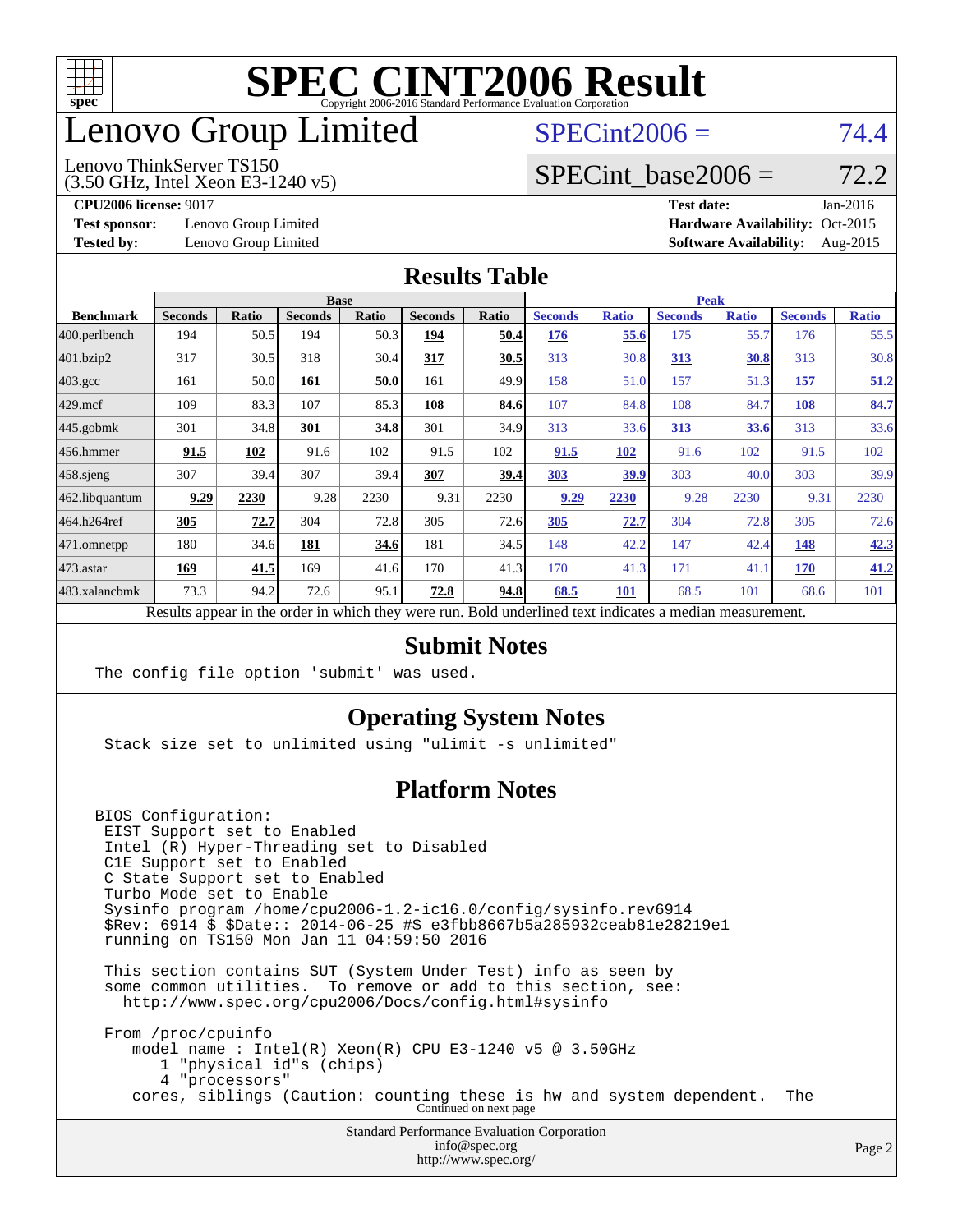

enovo Group Limited

 $SPECint2006 = 74.4$  $SPECint2006 = 74.4$ 

(3.50 GHz, Intel Xeon E3-1240 v5) Lenovo ThinkServer TS150

 $SPECTnt\_base2006 = 72.2$ 

**[Test sponsor:](http://www.spec.org/auto/cpu2006/Docs/result-fields.html#Testsponsor)** Lenovo Group Limited **[Hardware Availability:](http://www.spec.org/auto/cpu2006/Docs/result-fields.html#HardwareAvailability)** Oct-2015

**[CPU2006 license:](http://www.spec.org/auto/cpu2006/Docs/result-fields.html#CPU2006license)** 9017 **[Test date:](http://www.spec.org/auto/cpu2006/Docs/result-fields.html#Testdate)** Jan-2016 **[Tested by:](http://www.spec.org/auto/cpu2006/Docs/result-fields.html#Testedby)** Lenovo Group Limited **[Software Availability:](http://www.spec.org/auto/cpu2006/Docs/result-fields.html#SoftwareAvailability)** Aug-2015

#### **[Platform Notes \(Continued\)](http://www.spec.org/auto/cpu2006/Docs/result-fields.html#PlatformNotes)**

Standard Performance Evaluation Corporation [info@spec.org](mailto:info@spec.org) following excerpts from /proc/cpuinfo might not be reliable. Use with caution.) cpu cores : 4 siblings : 4 physical 0: cores 0 1 2 3 cache size : 8192 KB From /proc/meminfo MemTotal: 32933324 kB HugePages\_Total: 0<br>Hugepagesize: 2048 kB Hugepagesize: From /etc/\*release\* /etc/\*version\* SuSE-release: SUSE Linux Enterprise Server 12 (x86\_64) VERSION = 12 PATCHLEVEL = 0 # This file is deprecated and will be removed in a future service pack or release. # Please check /etc/os-release for details about this release. os-release: NAME="SLES" VERSION="12" VERSION\_ID="12" PRETTY NAME="SUSE Linux Enterprise Server 12" ID="sles" ANSI\_COLOR="0;32" CPE\_NAME="cpe:/o:suse:sles:12" uname -a: Linux TS150 3.12.28-4-default #1 SMP Thu Sep 25 17:02:34 UTC 2014 (9879bd4) x86\_64 x86\_64 x86\_64 GNU/Linux run-level 3 Jan 11 03:55 SPEC is set to: /home/cpu2006-1.2-ic16.0 Filesystem Type Size Used Avail Use% Mounted on<br>
/dev/sda3 xfs 693G 27G 667G 4% /home 27G 667G Additional information from dmidecode: Warning: Use caution when you interpret this section. The 'dmidecode' program reads system data which is "intended to allow hardware to be accurately determined", but the intent may not be met, as there are frequent changes to hardware, firmware, and the "DMTF SMBIOS" standard. BIOS LENOVO FWKT32A 12/25/2015 Memory: 4x Samsung M378A1G43DB0-CPB 8 GB 2 rank 2133 MHz (End of data from sysinfo program)

<http://www.spec.org/>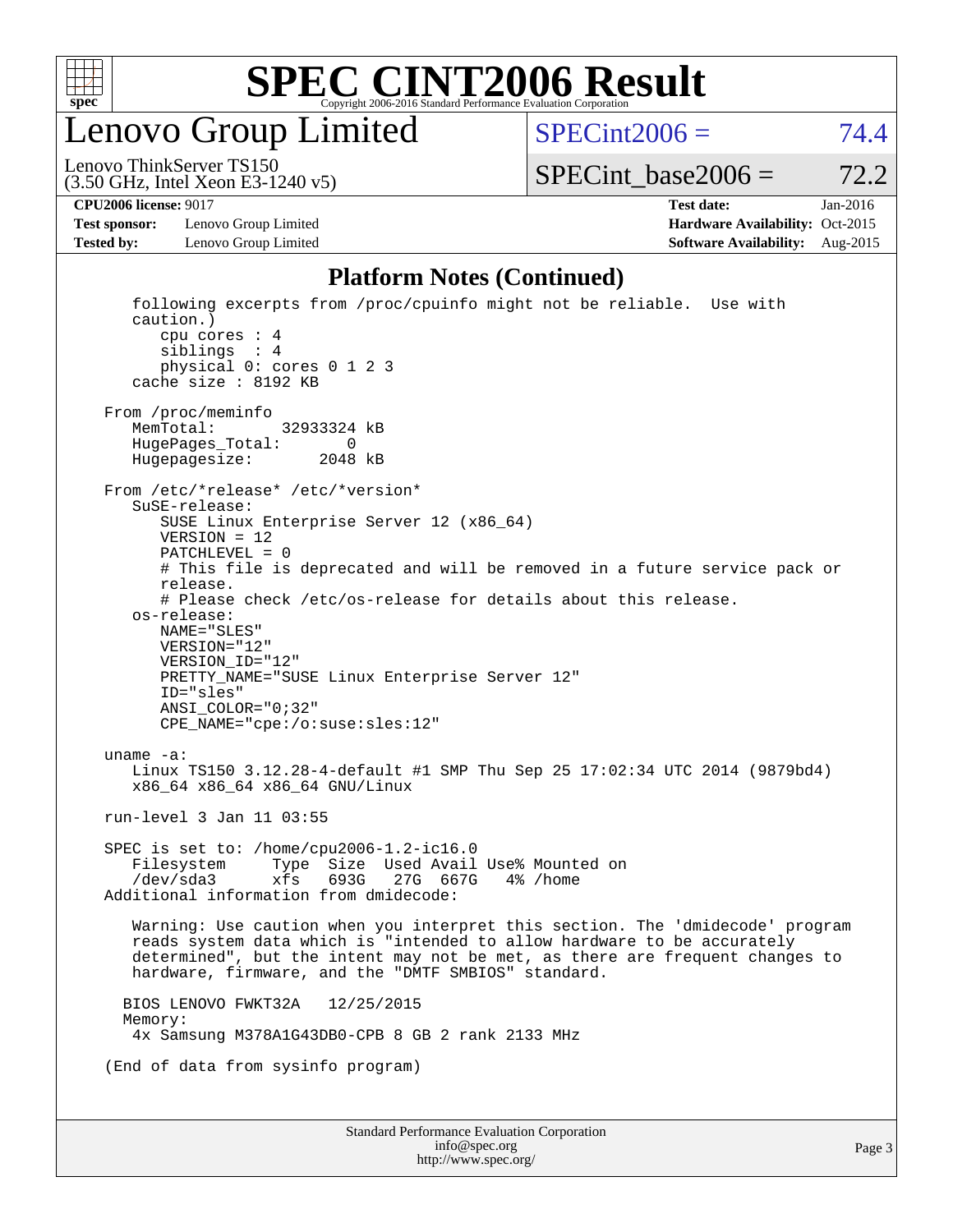

## enovo Group Limited

 $SPECint2006 = 74.4$  $SPECint2006 = 74.4$ 

(3.50 GHz, Intel Xeon E3-1240 v5) Lenovo ThinkServer TS150

SPECint base2006 =  $72.2$ 

**[Test sponsor:](http://www.spec.org/auto/cpu2006/Docs/result-fields.html#Testsponsor)** Lenovo Group Limited **[Hardware Availability:](http://www.spec.org/auto/cpu2006/Docs/result-fields.html#HardwareAvailability)** Oct-2015

**[CPU2006 license:](http://www.spec.org/auto/cpu2006/Docs/result-fields.html#CPU2006license)** 9017 **[Test date:](http://www.spec.org/auto/cpu2006/Docs/result-fields.html#Testdate)** Jan-2016 **[Tested by:](http://www.spec.org/auto/cpu2006/Docs/result-fields.html#Testedby)** Lenovo Group Limited **[Software Availability:](http://www.spec.org/auto/cpu2006/Docs/result-fields.html#SoftwareAvailability)** Aug-2015

#### **[General Notes](http://www.spec.org/auto/cpu2006/Docs/result-fields.html#GeneralNotes)**

Environment variables set by runspec before the start of the run:  $KMP$  AFFINITY = "granularity=fine, scatter" LD\_LIBRARY\_PATH = "/home/cpu2006-1.2-ic16.0/libs/32:/home/cpu2006-1.2-ic16.0/libs/64:/home/cpu2006-1.2-ic16.0/sh" OMP\_NUM\_THREADS = "4"

 Binaries compiled on a system with 1x Intel Core i5-4670K CPU + 32GB memory using RedHat EL 7.1 Transparent Huge Pages enabled with: echo always > /sys/kernel/mm/transparent\_hugepage/enabled

**[Base Compiler Invocation](http://www.spec.org/auto/cpu2006/Docs/result-fields.html#BaseCompilerInvocation)**

 $\frac{C \text{ benchmarks:}}{C \text{ C}}$ -m64

[C++ benchmarks:](http://www.spec.org/auto/cpu2006/Docs/result-fields.html#CXXbenchmarks) [icpc -m64](http://www.spec.org/cpu2006/results/res2016q1/cpu2006-20160125-38858.flags.html#user_CXXbase_intel_icpc_64bit_fc66a5337ce925472a5c54ad6a0de310)

#### **[Base Portability Flags](http://www.spec.org/auto/cpu2006/Docs/result-fields.html#BasePortabilityFlags)**

 400.perlbench: [-DSPEC\\_CPU\\_LP64](http://www.spec.org/cpu2006/results/res2016q1/cpu2006-20160125-38858.flags.html#b400.perlbench_basePORTABILITY_DSPEC_CPU_LP64) [-DSPEC\\_CPU\\_LINUX\\_X64](http://www.spec.org/cpu2006/results/res2016q1/cpu2006-20160125-38858.flags.html#b400.perlbench_baseCPORTABILITY_DSPEC_CPU_LINUX_X64) 401.bzip2: [-DSPEC\\_CPU\\_LP64](http://www.spec.org/cpu2006/results/res2016q1/cpu2006-20160125-38858.flags.html#suite_basePORTABILITY401_bzip2_DSPEC_CPU_LP64) 403.gcc: [-DSPEC\\_CPU\\_LP64](http://www.spec.org/cpu2006/results/res2016q1/cpu2006-20160125-38858.flags.html#suite_basePORTABILITY403_gcc_DSPEC_CPU_LP64) 429.mcf: [-DSPEC\\_CPU\\_LP64](http://www.spec.org/cpu2006/results/res2016q1/cpu2006-20160125-38858.flags.html#suite_basePORTABILITY429_mcf_DSPEC_CPU_LP64) 445.gobmk: [-DSPEC\\_CPU\\_LP64](http://www.spec.org/cpu2006/results/res2016q1/cpu2006-20160125-38858.flags.html#suite_basePORTABILITY445_gobmk_DSPEC_CPU_LP64) 456.hmmer: [-DSPEC\\_CPU\\_LP64](http://www.spec.org/cpu2006/results/res2016q1/cpu2006-20160125-38858.flags.html#suite_basePORTABILITY456_hmmer_DSPEC_CPU_LP64) 458.sjeng: [-DSPEC\\_CPU\\_LP64](http://www.spec.org/cpu2006/results/res2016q1/cpu2006-20160125-38858.flags.html#suite_basePORTABILITY458_sjeng_DSPEC_CPU_LP64) 462.libquantum: [-DSPEC\\_CPU\\_LP64](http://www.spec.org/cpu2006/results/res2016q1/cpu2006-20160125-38858.flags.html#suite_basePORTABILITY462_libquantum_DSPEC_CPU_LP64) [-DSPEC\\_CPU\\_LINUX](http://www.spec.org/cpu2006/results/res2016q1/cpu2006-20160125-38858.flags.html#b462.libquantum_baseCPORTABILITY_DSPEC_CPU_LINUX) 464.h264ref: [-DSPEC\\_CPU\\_LP64](http://www.spec.org/cpu2006/results/res2016q1/cpu2006-20160125-38858.flags.html#suite_basePORTABILITY464_h264ref_DSPEC_CPU_LP64) 471.omnetpp: [-DSPEC\\_CPU\\_LP64](http://www.spec.org/cpu2006/results/res2016q1/cpu2006-20160125-38858.flags.html#suite_basePORTABILITY471_omnetpp_DSPEC_CPU_LP64) 473.astar: [-DSPEC\\_CPU\\_LP64](http://www.spec.org/cpu2006/results/res2016q1/cpu2006-20160125-38858.flags.html#suite_basePORTABILITY473_astar_DSPEC_CPU_LP64) 483.xalancbmk: [-DSPEC\\_CPU\\_LP64](http://www.spec.org/cpu2006/results/res2016q1/cpu2006-20160125-38858.flags.html#suite_basePORTABILITY483_xalancbmk_DSPEC_CPU_LP64) [-DSPEC\\_CPU\\_LINUX](http://www.spec.org/cpu2006/results/res2016q1/cpu2006-20160125-38858.flags.html#b483.xalancbmk_baseCXXPORTABILITY_DSPEC_CPU_LINUX)

### **[Base Optimization Flags](http://www.spec.org/auto/cpu2006/Docs/result-fields.html#BaseOptimizationFlags)**

[C benchmarks](http://www.spec.org/auto/cpu2006/Docs/result-fields.html#Cbenchmarks):

[-xCORE-AVX2](http://www.spec.org/cpu2006/results/res2016q1/cpu2006-20160125-38858.flags.html#user_CCbase_f-xAVX2_5f5fc0cbe2c9f62c816d3e45806c70d7) [-ipo](http://www.spec.org/cpu2006/results/res2016q1/cpu2006-20160125-38858.flags.html#user_CCbase_f-ipo) [-O3](http://www.spec.org/cpu2006/results/res2016q1/cpu2006-20160125-38858.flags.html#user_CCbase_f-O3) [-no-prec-div](http://www.spec.org/cpu2006/results/res2016q1/cpu2006-20160125-38858.flags.html#user_CCbase_f-no-prec-div) [-parallel](http://www.spec.org/cpu2006/results/res2016q1/cpu2006-20160125-38858.flags.html#user_CCbase_f-parallel) [-opt-prefetch](http://www.spec.org/cpu2006/results/res2016q1/cpu2006-20160125-38858.flags.html#user_CCbase_f-opt-prefetch) [-auto-p32](http://www.spec.org/cpu2006/results/res2016q1/cpu2006-20160125-38858.flags.html#user_CCbase_f-auto-p32)

[C++ benchmarks:](http://www.spec.org/auto/cpu2006/Docs/result-fields.html#CXXbenchmarks)

[-xCORE-AVX2](http://www.spec.org/cpu2006/results/res2016q1/cpu2006-20160125-38858.flags.html#user_CXXbase_f-xAVX2_5f5fc0cbe2c9f62c816d3e45806c70d7) [-ipo](http://www.spec.org/cpu2006/results/res2016q1/cpu2006-20160125-38858.flags.html#user_CXXbase_f-ipo) [-O3](http://www.spec.org/cpu2006/results/res2016q1/cpu2006-20160125-38858.flags.html#user_CXXbase_f-O3) [-no-prec-div](http://www.spec.org/cpu2006/results/res2016q1/cpu2006-20160125-38858.flags.html#user_CXXbase_f-no-prec-div) [-opt-prefetch](http://www.spec.org/cpu2006/results/res2016q1/cpu2006-20160125-38858.flags.html#user_CXXbase_f-opt-prefetch) [-auto-p32](http://www.spec.org/cpu2006/results/res2016q1/cpu2006-20160125-38858.flags.html#user_CXXbase_f-auto-p32) [-Wl,-z,muldefs](http://www.spec.org/cpu2006/results/res2016q1/cpu2006-20160125-38858.flags.html#user_CXXbase_link_force_multiple1_74079c344b956b9658436fd1b6dd3a8a) [-L/sh -lsmartheap64](http://www.spec.org/cpu2006/results/res2016q1/cpu2006-20160125-38858.flags.html#user_CXXbase_SmartHeap64_ed4ef857ce90951921efb0d91eb88472)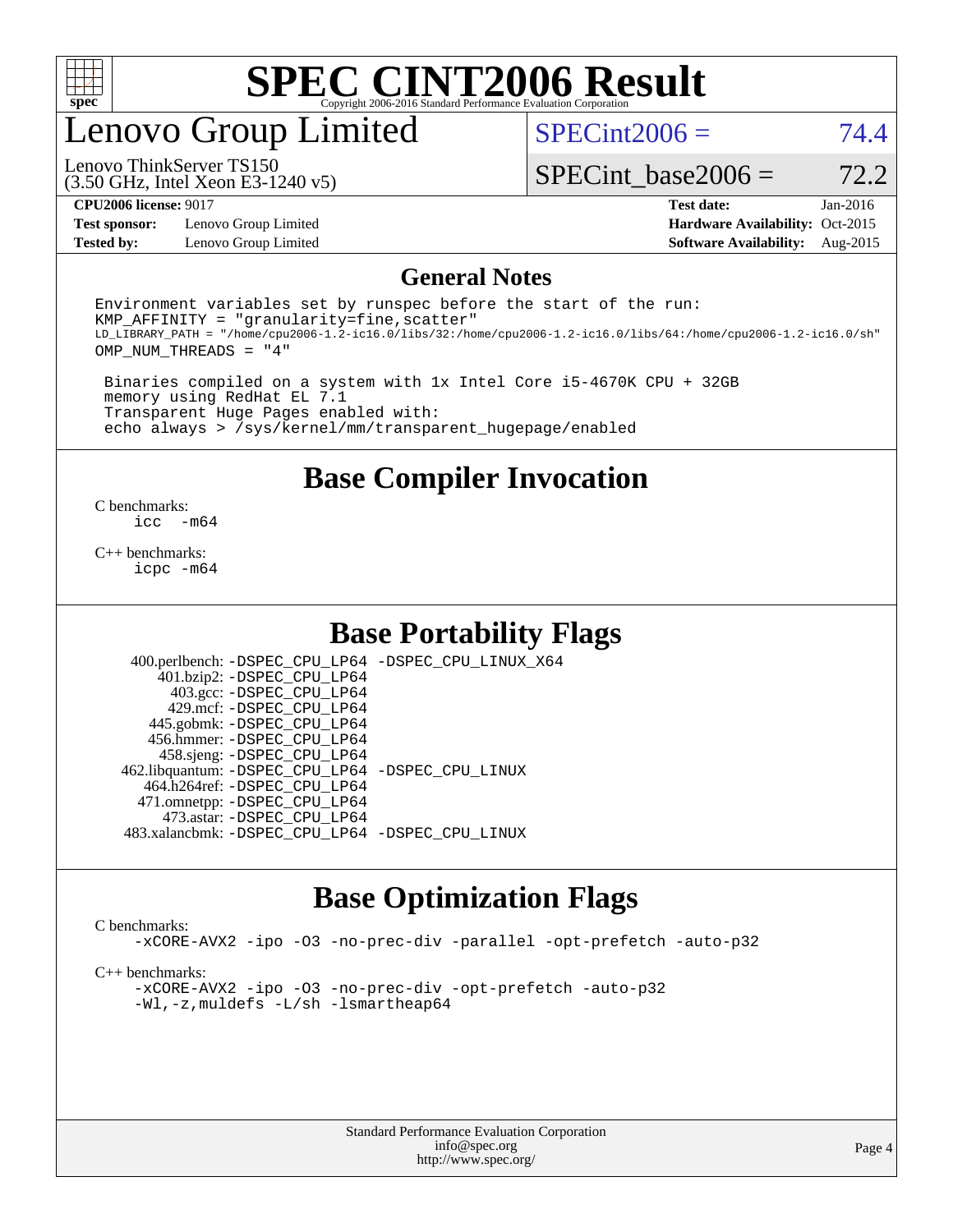

## enovo Group Limited

(3.50 GHz, Intel Xeon E3-1240 v5) Lenovo ThinkServer TS150

 $SPECint2006 = 74.4$  $SPECint2006 = 74.4$ 

SPECint base2006 =  $72.2$ 

**[Test sponsor:](http://www.spec.org/auto/cpu2006/Docs/result-fields.html#Testsponsor)** Lenovo Group Limited **[Hardware Availability:](http://www.spec.org/auto/cpu2006/Docs/result-fields.html#HardwareAvailability)** Oct-2015

**[CPU2006 license:](http://www.spec.org/auto/cpu2006/Docs/result-fields.html#CPU2006license)** 9017 **[Test date:](http://www.spec.org/auto/cpu2006/Docs/result-fields.html#Testdate)** Jan-2016 **[Tested by:](http://www.spec.org/auto/cpu2006/Docs/result-fields.html#Testedby)** Lenovo Group Limited **[Software Availability:](http://www.spec.org/auto/cpu2006/Docs/result-fields.html#SoftwareAvailability)** Aug-2015

## **[Base Other Flags](http://www.spec.org/auto/cpu2006/Docs/result-fields.html#BaseOtherFlags)**

[C benchmarks](http://www.spec.org/auto/cpu2006/Docs/result-fields.html#Cbenchmarks):

403.gcc: [-Dalloca=\\_alloca](http://www.spec.org/cpu2006/results/res2016q1/cpu2006-20160125-38858.flags.html#b403.gcc_baseEXTRA_CFLAGS_Dalloca_be3056838c12de2578596ca5467af7f3)

## **[Peak Compiler Invocation](http://www.spec.org/auto/cpu2006/Docs/result-fields.html#PeakCompilerInvocation)**

[C benchmarks \(except as noted below\)](http://www.spec.org/auto/cpu2006/Docs/result-fields.html#Cbenchmarksexceptasnotedbelow):

[icc -m64](http://www.spec.org/cpu2006/results/res2016q1/cpu2006-20160125-38858.flags.html#user_CCpeak_intel_icc_64bit_f346026e86af2a669e726fe758c88044)

400.perlbench: [icc -m32 -L/opt/intel/compilers\\_and\\_libraries\\_2016/linux/compiler/lib/ia32\\_lin](http://www.spec.org/cpu2006/results/res2016q1/cpu2006-20160125-38858.flags.html#user_peakCCLD400_perlbench_intel_icc_e10256ba5924b668798078a321b0cb3f)

445.gobmk: [icc -m32 -L/opt/intel/compilers\\_and\\_libraries\\_2016/linux/compiler/lib/ia32\\_lin](http://www.spec.org/cpu2006/results/res2016q1/cpu2006-20160125-38858.flags.html#user_peakCCLD445_gobmk_intel_icc_e10256ba5924b668798078a321b0cb3f)

[C++ benchmarks \(except as noted below\):](http://www.spec.org/auto/cpu2006/Docs/result-fields.html#CXXbenchmarksexceptasnotedbelow)

[icpc -m32 -L/opt/intel/compilers\\_and\\_libraries\\_2016/linux/compiler/lib/ia32\\_lin](http://www.spec.org/cpu2006/results/res2016q1/cpu2006-20160125-38858.flags.html#user_CXXpeak_intel_icpc_b4f50a394bdb4597aa5879c16bc3f5c5)

473.astar: [icpc -m64](http://www.spec.org/cpu2006/results/res2016q1/cpu2006-20160125-38858.flags.html#user_peakCXXLD473_astar_intel_icpc_64bit_fc66a5337ce925472a5c54ad6a0de310)

### **[Peak Portability Flags](http://www.spec.org/auto/cpu2006/Docs/result-fields.html#PeakPortabilityFlags)**

 400.perlbench: [-D\\_FILE\\_OFFSET\\_BITS=64](http://www.spec.org/cpu2006/results/res2016q1/cpu2006-20160125-38858.flags.html#user_peakPORTABILITY400_perlbench_file_offset_bits_64_438cf9856305ebd76870a2c6dc2689ab) [-DSPEC\\_CPU\\_LINUX\\_IA32](http://www.spec.org/cpu2006/results/res2016q1/cpu2006-20160125-38858.flags.html#b400.perlbench_peakCPORTABILITY_DSPEC_CPU_LINUX_IA32) 401.bzip2: [-DSPEC\\_CPU\\_LP64](http://www.spec.org/cpu2006/results/res2016q1/cpu2006-20160125-38858.flags.html#suite_peakPORTABILITY401_bzip2_DSPEC_CPU_LP64) 403.gcc: [-DSPEC\\_CPU\\_LP64](http://www.spec.org/cpu2006/results/res2016q1/cpu2006-20160125-38858.flags.html#suite_peakPORTABILITY403_gcc_DSPEC_CPU_LP64) 429.mcf: [-DSPEC\\_CPU\\_LP64](http://www.spec.org/cpu2006/results/res2016q1/cpu2006-20160125-38858.flags.html#suite_peakPORTABILITY429_mcf_DSPEC_CPU_LP64) 445.gobmk: [-D\\_FILE\\_OFFSET\\_BITS=64](http://www.spec.org/cpu2006/results/res2016q1/cpu2006-20160125-38858.flags.html#user_peakPORTABILITY445_gobmk_file_offset_bits_64_438cf9856305ebd76870a2c6dc2689ab) 456.hmmer: [-DSPEC\\_CPU\\_LP64](http://www.spec.org/cpu2006/results/res2016q1/cpu2006-20160125-38858.flags.html#suite_peakPORTABILITY456_hmmer_DSPEC_CPU_LP64) 458.sjeng: [-DSPEC\\_CPU\\_LP64](http://www.spec.org/cpu2006/results/res2016q1/cpu2006-20160125-38858.flags.html#suite_peakPORTABILITY458_sjeng_DSPEC_CPU_LP64) 462.libquantum: [-DSPEC\\_CPU\\_LP64](http://www.spec.org/cpu2006/results/res2016q1/cpu2006-20160125-38858.flags.html#suite_peakPORTABILITY462_libquantum_DSPEC_CPU_LP64) [-DSPEC\\_CPU\\_LINUX](http://www.spec.org/cpu2006/results/res2016q1/cpu2006-20160125-38858.flags.html#b462.libquantum_peakCPORTABILITY_DSPEC_CPU_LINUX) 464.h264ref: [-DSPEC\\_CPU\\_LP64](http://www.spec.org/cpu2006/results/res2016q1/cpu2006-20160125-38858.flags.html#suite_peakPORTABILITY464_h264ref_DSPEC_CPU_LP64) 471.omnetpp: [-D\\_FILE\\_OFFSET\\_BITS=64](http://www.spec.org/cpu2006/results/res2016q1/cpu2006-20160125-38858.flags.html#user_peakPORTABILITY471_omnetpp_file_offset_bits_64_438cf9856305ebd76870a2c6dc2689ab) 473.astar: [-DSPEC\\_CPU\\_LP64](http://www.spec.org/cpu2006/results/res2016q1/cpu2006-20160125-38858.flags.html#suite_peakPORTABILITY473_astar_DSPEC_CPU_LP64) 483.xalancbmk: [-D\\_FILE\\_OFFSET\\_BITS=64](http://www.spec.org/cpu2006/results/res2016q1/cpu2006-20160125-38858.flags.html#user_peakPORTABILITY483_xalancbmk_file_offset_bits_64_438cf9856305ebd76870a2c6dc2689ab) [-DSPEC\\_CPU\\_LINUX](http://www.spec.org/cpu2006/results/res2016q1/cpu2006-20160125-38858.flags.html#b483.xalancbmk_peakCXXPORTABILITY_DSPEC_CPU_LINUX)

### **[Peak Optimization Flags](http://www.spec.org/auto/cpu2006/Docs/result-fields.html#PeakOptimizationFlags)**

[C benchmarks](http://www.spec.org/auto/cpu2006/Docs/result-fields.html#Cbenchmarks):

 400.perlbench: [-xCORE-AVX2](http://www.spec.org/cpu2006/results/res2016q1/cpu2006-20160125-38858.flags.html#user_peakPASS2_CFLAGSPASS2_LDCFLAGS400_perlbench_f-xAVX2_5f5fc0cbe2c9f62c816d3e45806c70d7)(pass 2) [-prof-gen:threadsafe](http://www.spec.org/cpu2006/results/res2016q1/cpu2006-20160125-38858.flags.html#user_peakPASS1_CFLAGSPASS1_LDCFLAGS400_perlbench_prof_gen_21a26eb79f378b550acd7bec9fe4467a)(pass 1)  $-i\text{po}(pass 2) -\tilde{O}3(pass 2)$  [-no-prec-div](http://www.spec.org/cpu2006/results/res2016q1/cpu2006-20160125-38858.flags.html#user_peakPASS2_CFLAGSPASS2_LDCFLAGS400_perlbench_f-no-prec-div)(pass 2) [-par-num-threads=1](http://www.spec.org/cpu2006/results/res2016q1/cpu2006-20160125-38858.flags.html#user_peakPASS1_CFLAGSPASS1_LDCFLAGS400_perlbench_par_num_threads_786a6ff141b4e9e90432e998842df6c2)(pass 1) [-prof-use](http://www.spec.org/cpu2006/results/res2016q1/cpu2006-20160125-38858.flags.html#user_peakPASS2_CFLAGSPASS2_LDCFLAGS400_perlbench_prof_use_bccf7792157ff70d64e32fe3e1250b55)(pass 2) [-opt-prefetch](http://www.spec.org/cpu2006/results/res2016q1/cpu2006-20160125-38858.flags.html#user_peakCOPTIMIZE400_perlbench_f-opt-prefetch) [-ansi-alias](http://www.spec.org/cpu2006/results/res2016q1/cpu2006-20160125-38858.flags.html#user_peakCOPTIMIZE400_perlbench_f-ansi-alias)

 401.bzip2: [-xCORE-AVX2](http://www.spec.org/cpu2006/results/res2016q1/cpu2006-20160125-38858.flags.html#user_peakPASS2_CFLAGSPASS2_LDCFLAGS401_bzip2_f-xAVX2_5f5fc0cbe2c9f62c816d3e45806c70d7)(pass 2) [-prof-gen:threadsafe](http://www.spec.org/cpu2006/results/res2016q1/cpu2006-20160125-38858.flags.html#user_peakPASS1_CFLAGSPASS1_LDCFLAGS401_bzip2_prof_gen_21a26eb79f378b550acd7bec9fe4467a)(pass 1)  $-i\text{po}(pass 2) -\overline{O}3(pass 2)$  [-no-prec-div](http://www.spec.org/cpu2006/results/res2016q1/cpu2006-20160125-38858.flags.html#user_peakCOPTIMIZEPASS2_CFLAGSPASS2_LDCFLAGS401_bzip2_f-no-prec-div) [-par-num-threads=1](http://www.spec.org/cpu2006/results/res2016q1/cpu2006-20160125-38858.flags.html#user_peakPASS1_CFLAGSPASS1_LDCFLAGS401_bzip2_par_num_threads_786a6ff141b4e9e90432e998842df6c2)(pass 1) [-prof-use](http://www.spec.org/cpu2006/results/res2016q1/cpu2006-20160125-38858.flags.html#user_peakPASS2_CFLAGSPASS2_LDCFLAGS401_bzip2_prof_use_bccf7792157ff70d64e32fe3e1250b55)(pass 2) [-auto-ilp32](http://www.spec.org/cpu2006/results/res2016q1/cpu2006-20160125-38858.flags.html#user_peakCOPTIMIZE401_bzip2_f-auto-ilp32)

Continued on next page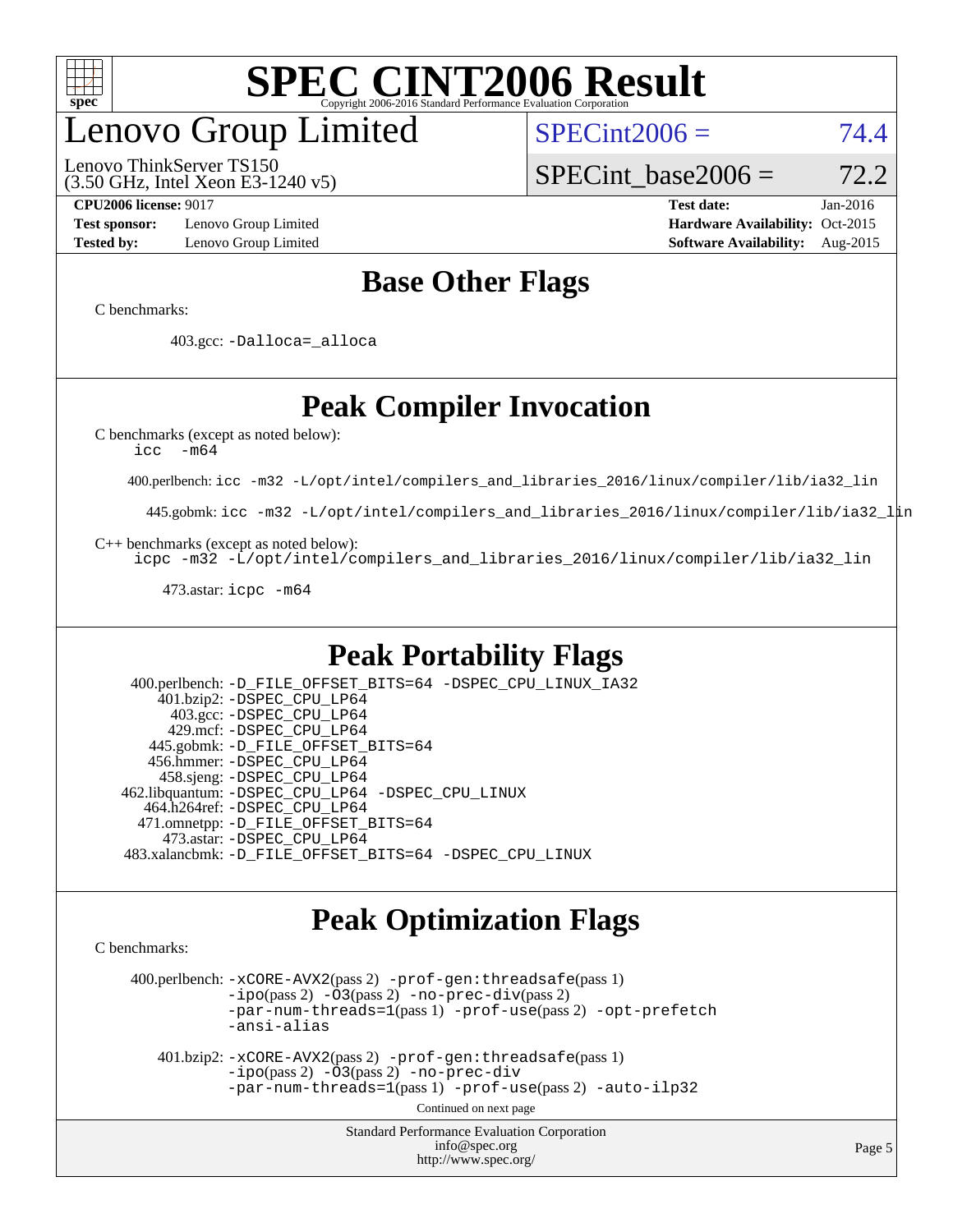

enovo Group Limited

 $SPECint2006 = 74.4$  $SPECint2006 = 74.4$ 

(3.50 GHz, Intel Xeon E3-1240 v5) Lenovo ThinkServer TS150

SPECint base2006 =  $72.2$ 

**[Test sponsor:](http://www.spec.org/auto/cpu2006/Docs/result-fields.html#Testsponsor)** Lenovo Group Limited **[Hardware Availability:](http://www.spec.org/auto/cpu2006/Docs/result-fields.html#HardwareAvailability)** Oct-2015 **[Tested by:](http://www.spec.org/auto/cpu2006/Docs/result-fields.html#Testedby)** Lenovo Group Limited **[Software Availability:](http://www.spec.org/auto/cpu2006/Docs/result-fields.html#SoftwareAvailability)** Aug-2015

**[CPU2006 license:](http://www.spec.org/auto/cpu2006/Docs/result-fields.html#CPU2006license)** 9017 **[Test date:](http://www.spec.org/auto/cpu2006/Docs/result-fields.html#Testdate)** Jan-2016

## **[Peak Optimization Flags \(Continued\)](http://www.spec.org/auto/cpu2006/Docs/result-fields.html#PeakOptimizationFlags)**

```
 401.bzip2 (continued):
                -opt-prefetch -ansi-alias
          403.gcc: -xCORE-AVX2 -ipo -O3 -no-prec-div -inline-calloc
                -opt-malloc-options=3 -auto-ilp32
         429.mcf: -xCORE-AVX2 -ipo -O3 -no-prec-div -parallel
                -opt-prefetch -auto-p32
       445.gobmk: -xCORE-AVX2(pass 2) -prof-gen:threadsafe(pass 1)
                -prof-use(pass 2) -par-num-threads=1(pass 1) -ansi-alias
       456.hmmer: basepeak = yes
        458.sjeng: -xCORE-AVX2(pass 2) -prof-gen:threadsafe(pass 1)
                -i\text{po}(pass 2) -\tilde{O}3(pass 2)-no-prec-div(pass 2)
                -par-num-threads=1(pass 1) -prof-use(pass 2) -unroll4
   462.libquantum: basepeak = yes
     464.h264ref: basepeak = yes
C++ benchmarks: 
      471.omnetpp: -xCORE-AVX2(pass 2) -prof-gen:threadsafe(pass 1)
                -i\text{po}(pass 2) -\overline{O}3(pass 2) -no-\overline{prec}\-div(pass 2)-par-num-threads=1(pass 1) -prof-use(pass 2)
                -opt-ra-region-strategy=block -ansi-alias
                -Wl,-z,muldefs -L/sh -lsmartheap
         473.astar: -xCORE-AVX2 -ipo -O3 -no-prec-div -opt-prefetch
                -auto-p32 -Wl,-z,muldefs -L/sh -lsmartheap64
    483.xalancbmk: -xCORE-AVX2 -ipo -O3 -no-prec-div -opt-prefetch
                -ansi-alias -Wl,-z,muldefs -L/sh -lsmartheap
```
### **[Peak Other Flags](http://www.spec.org/auto/cpu2006/Docs/result-fields.html#PeakOtherFlags)**

[C benchmarks](http://www.spec.org/auto/cpu2006/Docs/result-fields.html#Cbenchmarks):

403.gcc: [-Dalloca=\\_alloca](http://www.spec.org/cpu2006/results/res2016q1/cpu2006-20160125-38858.flags.html#b403.gcc_peakEXTRA_CFLAGS_Dalloca_be3056838c12de2578596ca5467af7f3)

```
The flags files that were used to format this result can be browsed at
http://www.spec.org/cpu2006/flags/Intel-ic16.0-official-linux64.html
http://www.spec.org/cpu2006/flags/Default-Platform-Flags.html
```